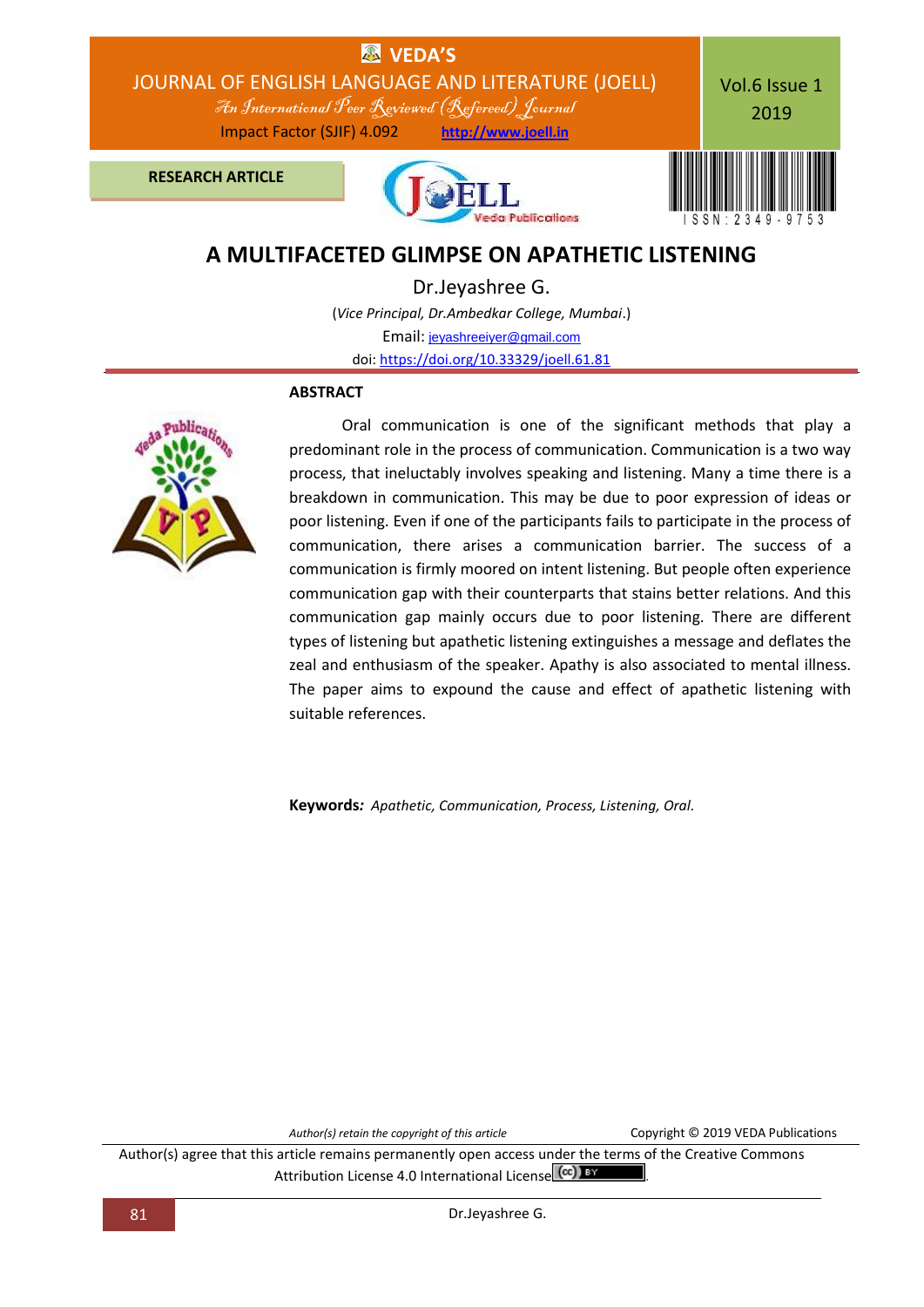

#### **INTRODUCTION**

Listening is one of the important ingredients that makes a communication successful. But from personal to professional arenas people often experience communication barriers that tarnish better relations. Some may not be adept at communicating messages effectively but even when they communicate lucidly, many a time important messages do not reach the recipient of the message. This makes the sender of the message confound regarding how to proceed further with the communication. Lack of response from the receiver of the communication nullifies a message and this is due to apathetic listening. Apathetic listeners are non listeners and disinclined to give proper response to a communication. From professional space to political space apathetic listeners create hurdles and barriers to communication. What makes a person indifferent to a message?

Body language, tone, eye contacts, facial expressions are the major factors for effective communication giving cues to the messages delivered. Apathetic listeners quell the enthusiasm of a communication. Their non expressive countenance deflates the liveliness of a communication. This paper is an attempt to evince the cause and effect of apathetic listening.

## **CAUSE AND EFFECT OF APATHETIC LISTENING**

**Experts from the field of Medicine** opine that apathy may occur due to mental illness. People with schizophrenia disorder show little interest in the happenings around them. Apathy may also occur due to depression which makes people lose interest in the events around them and have a tendency to seek solitude avoiding social relationships. Such mindset poses a great danger to the society as it is difficult to handle such people.

#### **INFLUENCE OF ELECTRONIC GADGETS**

Apathy is closely associated to lack of interest in decoding a message. It is always an enigma to the communicators while pondering the causes of apathy at a work place because one cannot find a definite reason for apathy. Nevertheless, with the advent of modern technology the characteristics of human communication have undergone a massive change where face to face communication is

diminishing paving way to the communication through social media such as face book, twitter etc.,

The basic skills of *listening, reading, speaking and writing* are stealthily waning from the canvas of communication in the society. But, people are oblivious to such changes that occur in communication as their interest is pivoted on electronic gadgets. Though experts firmly believe that modern technology has brought a great revolution in communication as people can communicate across the world easily and fast, too much exposure to the electronic gadgets has adverse effect on the physical and mental health of the people. Overuse of electronic gadgets creates Fatigue, sleeplessness and lack of physical exercise make a firm dent on the concentration that erects a barrier to listening.

Parents and teachers are often perplexed with the indifferent attitude of the youths. One could surmise that this may be due to generation gap but it is essential to know on what occasions the youths prefer to stay put and keep their mind closed to conversations. Parents and teachers from old schools tend to advice on different issues which do not appeal to the youths. Their proximity to electronic gadgets has become a treasure trove of knowledge that imbibes *I know all attitude* making them apathetic listeners.

At working place apathetic listening creates a gulf between the superior and the subordinate. On some occasions superiors are frustrated with their subordinates' careless attitude. Orders and instruction are not adhered diligently resulting in failure of the project. Even during important conferences and meetings the participants and members are glued to their mobile phones reading messages benumbing their senses which rather make them insensitive and careless even to the burning issues. People holding high office many a time are found viewing their mobile phones during important meetings not paying heed to the messages thereby conveyed. The apathy of people is increasing due to the technology enabled communication. People shooting videos of accidents or mishaps instead of rushing for help often hit the headlines of the news.

A teenager was lying bleeding to death on the road in Koppal district, Karnatakka hit headlines of the news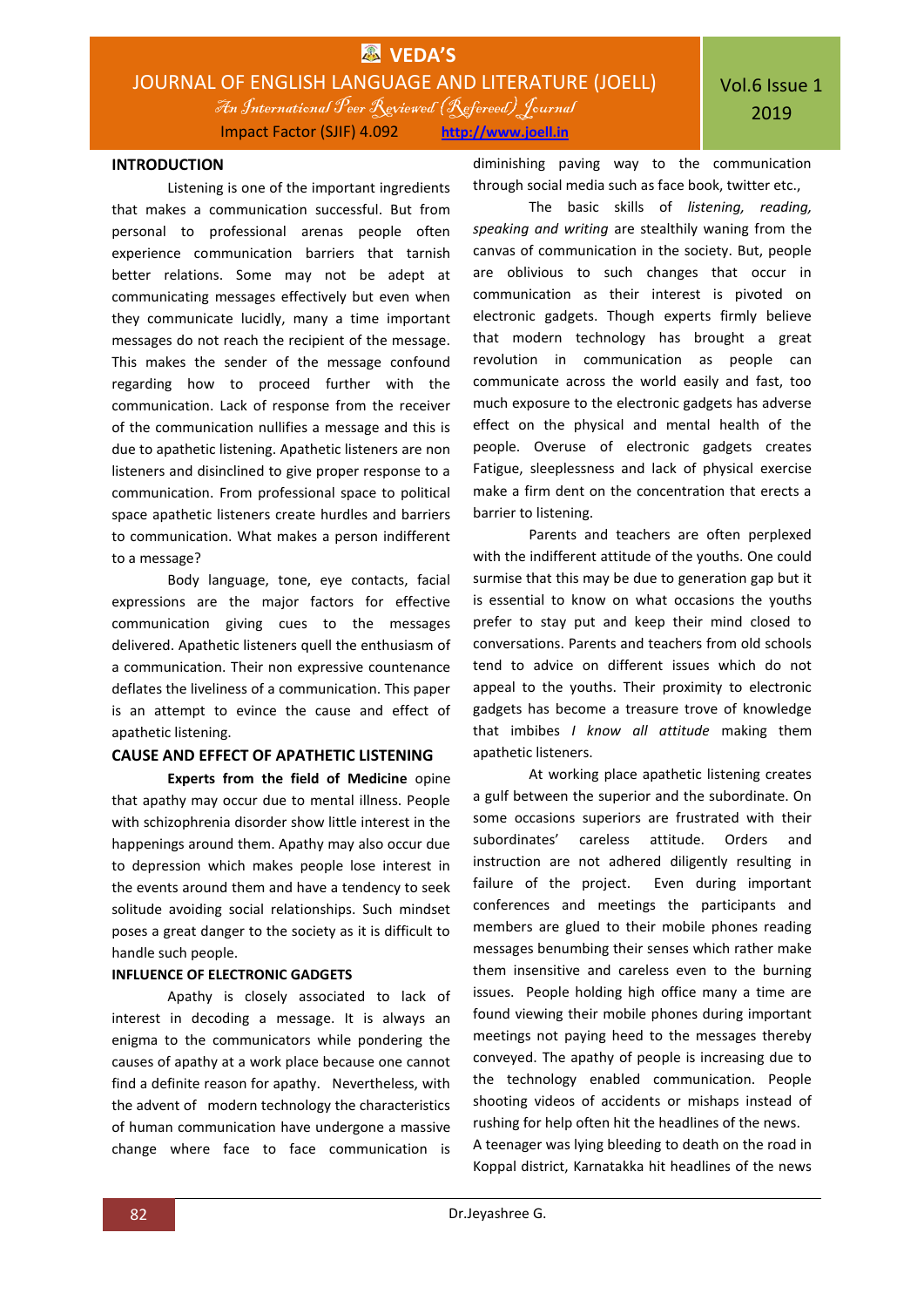## **EX** VEDA'S JOURNAL OF ENGLISH LANGUAGE AND LITERATURE (JOELL) An International Peer Reviewed (Refereed)Journal Impact Factor (SJIF) 4.092 **http://www.joell.in**

paper on 2<sup>nd</sup> Feb.2017. The perverse fascination of shooting videos of dying people instead of rushing to help them certainly rings alarm of concern as such mindset indeed poses a great threat to the society. In another incident one of the witnesses at a road accident scene was disgusted to see people taking pictures and recording the scene rather than helping the victims of the accident. People with social consciousness are really concerned with considerable increase of apathy. Emotions and feelings are vanishing from the psyche of the people. When people derive pleasures from others' sufferings *sadism* arises. This state of mind is very dangerous as people with such mentality do not take cognizance of others sufferings and pain.

#### **SELFISHNESS AND CARELESSNESS**

Selfishness and carelessness is also one of the reasons for apathy. Sir William Osler (1849–1919) once said, "By far most dangerous foe we have to fight is apathy —indifference from whatever cause, not from a lack of knowledge, but from carelessness, from absorption in other pursuits, from a contempt bred of self-satisfaction." People are so much ensconced in *self* insulating them from other important responsibilities. *I can but I won't* is the attitude of such people. Such people don't care for anything except themselves. People indulge in *self*  and do not take any efforts to understand the problems and difficulties of others. Such attitude is very dangerous to the society. Poets in English Literature have duly registered the fact that remaining silent when something is going wrong is a sin. Ella wheeler Wilcox has asserted that being silent is a sin,

> To sin by silence, when we should protest, Makes cowards out of men

Social injustice is mounting up because of indifferent attitude of people and the subsequent silence. Selfishness and self-centeredness harbors apathy among people as they do not pay heed to any major social issues unless they affect them.

## **LOW MORALE**

Low morale, lack of motivation and energy, low esteem are some of the reasons for the apathy of the employees. These employees are harbored by *defeatist attitude* that make them lose interest in their jobs. They are detached, aloof and mentally

closed to any communication. Hence, it becomes a difficult task for the superiors to communicate with such subordinates.

## **RIGID AND STERILE ENVIRONMENT**

Rigid and sterile environment sometimes intimidates the employees. Many a time such *too perfect* environment fuels fear and diffidence among employees. Under such conditions they pretend to carry on with their cool countenance to hide their fear and discomfort. This fear benumbs their sensations making them apathetic. When superiors try to communicate with such subordinates they just confront cool and expressionless face of their subordinates that makes difficult for them to understand if their messages are decoded properly or not. If the superior is from egalitarian culture he expects feedback and participation in all activities from his subordinates but if the subordinates are from hierarchical culture they keep silent and expect the superior to take the lead. Diverse cultures have strong impact on language and communication. The feeling of **Job insecurity**, **diffidence** and **the fear of losing respect and support** of others extinguish the spirit of the staff making them indifferent to communication.

## **CONCLUSION**

The success of a communication depends on listening and feedback to the message delivered. Apathetic listeners quell the spirit of communication. Various factors pertaining to apathy have been briefly discussed in the paper. This attitude is accruing day by day making people robotic. This mentality poses a great threat to the society. Younger generations being wary of expressing their feelings prefer to remain cool without revealing their feelings is very common today. Julius fast in his book on *Body Language* observes how people wear masks and pretend to be indifferent to the message. This attitude arises when they do not give importance to the people around them. Apathetic listeners are listeners who can listen to messages but prefer not to listen. Humanity subjects are waning from the society making people more commercial in their approach. In view of the proverb *Money is a good servant but a bad master* state the fact that one should not blindly go after money and should be encouraged to pursue his/her interest and strive to contribute for the